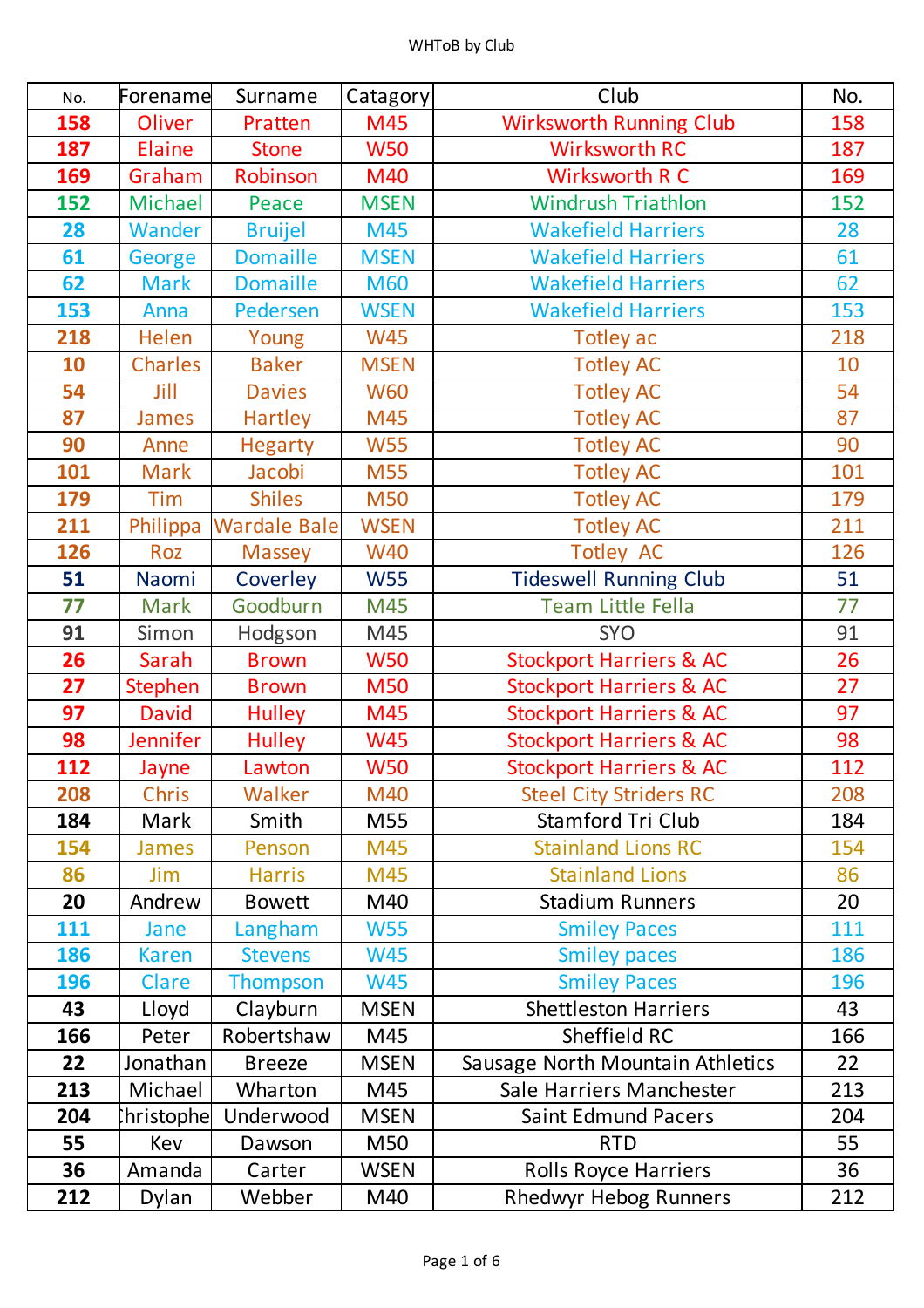| No.            | Forename           | Surname         | Catagory    | Club                                         | No.            |
|----------------|--------------------|-----------------|-------------|----------------------------------------------|----------------|
| 192            | Shaun              | Taylor          | M45         | Porter valley plodders                       | 192            |
| 14             | Peter              | <b>Beck</b>     | M60         | PlooKit                                      | 14             |
| 17             | <b>Kirsty-Jane</b> | <b>Birch</b>    | <b>W40</b>  | <b>Pennine Fell Runners</b>                  | 17             |
| 94             | Tim                | <b>Horrocks</b> | <b>M55</b>  | <b>Pennine Fell Runners</b>                  | 94             |
| 116            | Caroline           | Leigh           | <b>WSEN</b> | Pennine fell runners                         | 116            |
| 159            | <b>James</b>       | Pritchard       | <b>MSEN</b> | <b>Pennine Fell Runners</b>                  | 159            |
| 50             | Geoff              | Cooper          | <b>M50</b>  | <b>Matlock athletic club</b>                 | 50             |
| $\overline{2}$ | <b>Kieran</b>      | Allanson        | <b>MSEN</b> | <b>Matlock athletic club</b>                 | $\overline{2}$ |
| 113            | <b>Martin</b>      | Lea             | <b>M55</b>  | <b>Matlock Athletic club</b>                 | 113            |
| 66             | <b>Mark</b>        | <b>Elwis</b>    | <b>M55</b>  | <b>Matlock AC</b>                            | 66             |
| 156            | Tim                | Perry           | <b>MSEN</b> | <b>Matlock AC</b>                            | 156            |
| 198            | Les                | <b>Thurston</b> | <b>M70</b>  | <b>Matlock AC</b>                            | 198            |
| 155            | <b>Chris</b>       | Perry           | <b>MSEN</b> | <b>Matlock</b>                               | 155            |
| 215            | Leah               | Williams        | <b>WSEN</b> | <b>LUOC</b>                                  | 215            |
| 72             | Wade               | Fodden          | M45         | Long Eaton Running Club                      | 72             |
| 41             | William            | Chang           | M40         | Long Eaton RC                                | 41             |
| 108            | <b>Marc</b>        | Kinch           | <b>M50</b>  | Long Eaton RC                                | 108            |
| 117            | Paul               | Lewis           | <b>M50</b>  | Long Eaton RC                                | 117            |
| 105            | <b>Neil</b>        | Jones           | M40         | Lonely Goat RC                               | 105            |
| 131            | Joseph             | McKeown         | <b>MSEN</b> | London Heathside                             | 131            |
| 35             | <b>Brent</b>       | Carlin          | <b>MSEN</b> | <b>Kingstone Runners Barnsley</b>            | 35             |
| 120            | <b>Dave</b>        | Lovatt          | <b>MSEN</b> | <b>Kingstone Runners Barnsley</b>            | 120            |
| 163            | Lee                | Rawson          | M50         | Kimberworth Striders                         | 163            |
| 206            | Richard            | Venables        | M50         | Kidlington RC                                | 206            |
| 103            | Mary               | Jeal            | W60         | <b>Ilkley Harriers AC</b>                    | 103            |
| 129            | Colin              | McFadden        | M55         | <b>Horsforth Harriers</b>                    | 129            |
| 8              | <b>Keith</b>       | <b>Baird</b>    | <b>M50</b>  | <b>Holmfirth Harriers AC</b>                 | 8              |
| 24             | Tim                | <b>Brook</b>    | M40         | <b>Holmfirth Harriers AC</b>                 | 24             |
| 69             | <b>Curtis</b>      | Firth           | <b>MSEN</b> | <b>Holmfirth Harriers AC</b>                 | 69             |
| 114            | <b>Diane</b>       | Lee             | <b>W45</b>  | <b>Holmfirth Harriers AC</b>                 | 114            |
| 181            | Jean               | <b>Shotter</b>  | <b>W55</b>  | <b>Holmfirth Harriers AC</b>                 | 181            |
| 134            | <b>David</b>       | <b>Milton</b>   | <b>M55</b>  | <b>Holmfirth Harriers</b>                    | 134            |
| 162            | Jason              | Randall         | M45         | Holme Pierrepont RC                          | 162            |
| 118            | Cal                | Lloyd           | <b>W45</b>  | <b>Hillsborough and Rivelin Running Club</b> | 118            |
| 149            | Jon                | Osborne         | M40         | <b>Hillsborough and Rivelin Running Club</b> | 149            |
| 44             | <b>Emma</b>        | <b>Clossick</b> | <b>WSEN</b> | <b>Hillsborough and Rivelin RC</b>           | 44             |
| 161            | Naomi              | Rabin           | <b>WSEN</b> | <b>Hillsborough and Rivelin RC</b>           | 161            |
| 95             | Laura              | Howarth         | <b>WSEN</b> | Hillsborough & Rivelin RC                    | 95             |
| 71             | Frank              | Fitzpatrick     | <b>MSEN</b> | <b>Helsby RC</b>                             | 71             |
| 13             | Rich               | <b>Bayliss</b>  | M50         | <b>Hatton Darts RC</b>                       | 13             |
| 200            | Luke               | Townsend        | <b>MSEN</b> | <b>Hallamshire Harriers</b>                  | 200            |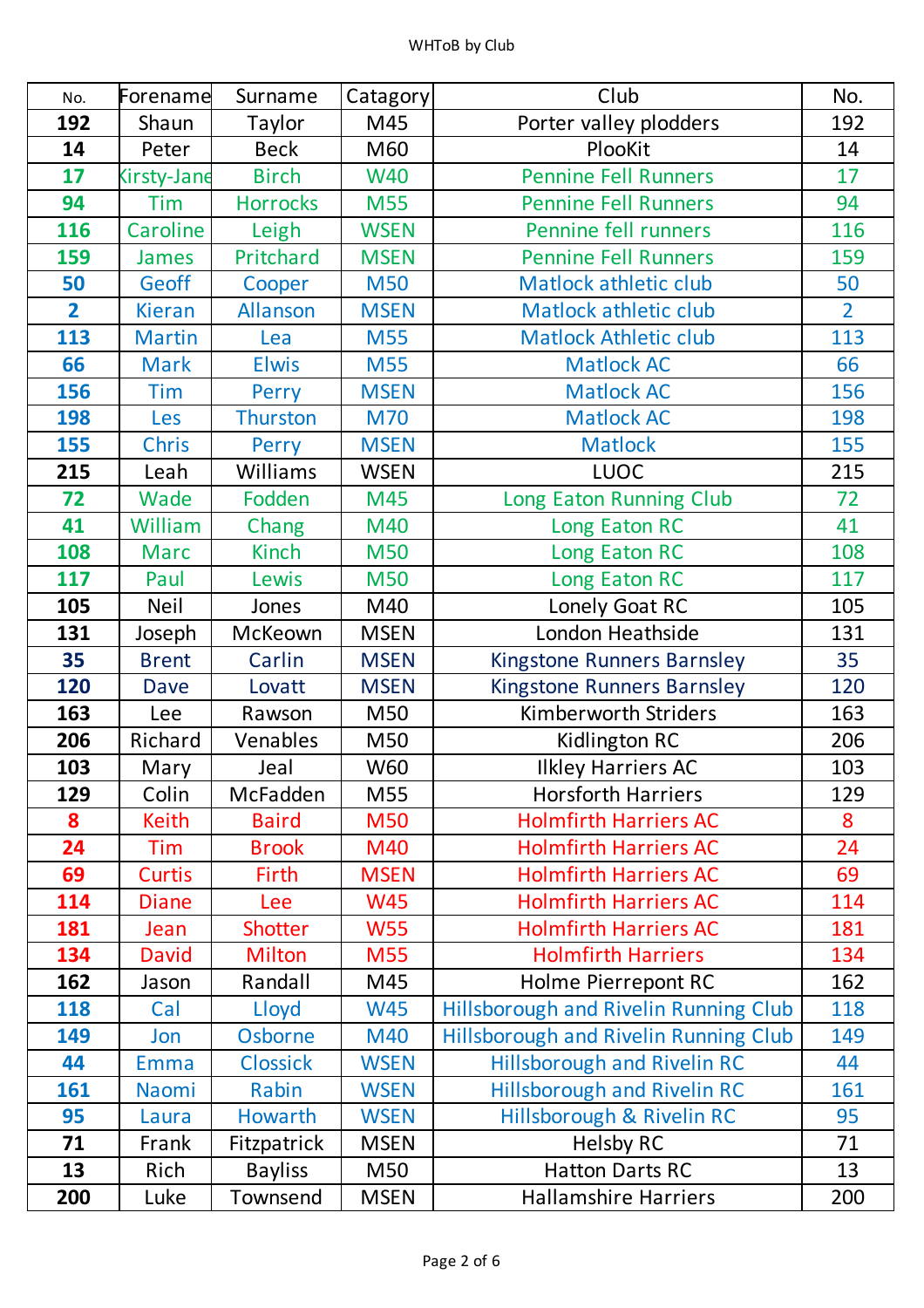| No.                     | Forename       | Surname           | Catagory    | Club                          | No. |
|-------------------------|----------------|-------------------|-------------|-------------------------------|-----|
| 150                     | Julie          | Parr              | <b>W45</b>  | <b>Goyt valley striders</b>   | 150 |
| 4                       | Colin          | <b>Allott</b>     | M40         | <b>Goyt Valley Striders</b>   | 4   |
| 5                       | Peter          | Ambrose           | <b>M60</b>  | <b>Goyt Valley Striders</b>   | 5   |
| 19                      | Christine      | <b>Bowen</b>      | <b>W60</b>  | <b>Goyt Valley Striders</b>   | 19  |
| 34                      | Luke           | Cafferty          | <b>MSEN</b> | <b>Goyt Valley Striders</b>   | 34  |
| 38                      | Julia          | Carter            | <b>W45</b>  | <b>Goyt Valley Striders</b>   | 38  |
| 56                      | <b>Matthew</b> | Day               | M45         | <b>Goyt Valley Striders</b>   | 56  |
| 57                      | Rebecca        | Day               | <b>W40</b>  | <b>Goyt Valley Striders</b>   | 57  |
| 63                      | <b>Kevin</b>   | <b>Douglas</b>    | <b>M60</b>  | <b>GOYT VALLEY STRIDERS</b>   | 63  |
| 80                      | Aidan          | Grant             | M45         | <b>Goyt Valley Striders</b>   | 80  |
| 92                      | <b>Brian</b>   | <b>Holland</b>    | M65         | <b>Goyt Valley Striders</b>   | 92  |
| 99                      | Paul           | <b>Hunt</b>       | <b>M55</b>  | <b>Goyt Valley Striders</b>   | 99  |
| 132                     | Rob            | <b>McNeil</b>     | <b>MSEN</b> | <b>Goyt Valley Striders</b>   | 132 |
| 139                     | John           | <b>Moore</b>      | <b>M55</b>  | <b>Goyt Valley Striders</b>   | 139 |
| 183                     | <b>Kieran</b>  | Smallbone         | M40         | <b>Goyt Valley Striders</b>   | 183 |
| 194                     | <b>Chris</b>   | <b>Tetley</b>     | <b>M60</b>  | <b>Goyt Valley Striders</b>   | 194 |
| 197                     | <b>Mike</b>    | Thompson          | M40         | <b>Goyt Valley Striders</b>   | 197 |
| 214                     | Roy            | Whittle           | M45         | <b>Goyt Valley Striders</b>   | 214 |
| 172                     | Linette        | <b>Ruston</b>     | <b>W45</b>  | <b>Goyt Valley Strider</b>    | 172 |
| 173                     | <b>Mark</b>    | <b>Ruston</b>     | M45         | <b>Goyt Valley Strider</b>    | 173 |
| 174                     | Richard        | Ruston            | M50         | <b>Goole Viking Striders</b>  | 174 |
| 33                      | Edward         | Cadogan           | M50         | <b>FRA</b>                    | 33  |
| 177                     | lan            | Shaw              | M55         | <b>Fatboys Running Club</b>   | 177 |
| 191                     | David          | Swift-Rollinsor   | M50         | Erewash Valley Running Club   | 191 |
| 67                      | Paul           | Evans             | M40         | <b>Elvet Striders</b>         | 67  |
| 96                      | Phil           | Howson            | M50         | <b>Dronfield Running Club</b> | 96  |
| 42                      | <b>Edward</b>  | <b>Cieslik</b>    | M45         | <b>DPFR</b>                   | 42  |
| 127                     | <b>Neil</b>    | <b>McAllister</b> | <b>M60</b>  | <b>Dark Peak FR</b>           | 127 |
| 65                      | <b>Helen</b>   | Elmore            | <b>W50</b>  | Dark peak fell runners        | 65  |
| 148                     | <b>Bethan</b>  | <b>Nadin</b>      | <b>WSEN</b> | <b>Dark Peak Fell Runners</b> | 148 |
| $\overline{\mathbf{3}}$ | Roland         | <b>Allatt</b>     | M40         | <b>Dark Peak Fell Runners</b> | 3   |
| 9                       | Adrian         | <b>Baker</b>      | <b>M60</b>  | <b>Dark Peak Fell Runners</b> | 9   |
| 12                      | Laurence       | <b>Baxter</b>     | <b>MSEN</b> | <b>Dark Peak Fell Runners</b> | 12  |
| 29                      | Peter          | <b>Bugryniec</b>  | <b>MSEN</b> | <b>Dark Peak Fell Runners</b> | 29  |
| 31                      | <b>Helen</b>   | <b>Burgess</b>    | <b>WSEN</b> | Dark Peak Fell Runners        | 31  |
| 47                      | <b>Frances</b> | <b>Collett</b>    | <b>WSEN</b> | <b>Dark Peak Fell Runners</b> | 47  |
| 68                      | Sally          | Fawcett           | <b>W40</b>  | <b>Dark Peak Fell Runners</b> | 68  |
| 93                      | <b>Keith</b>   | Holmes            | M65         | Dark Peak Fell runners        | 93  |
| 140                     | Jon            | Morgan            | <b>M50</b>  | <b>Dark Peak Fell Runners</b> | 140 |
| 165                     | Hal            | <b>Roberts</b>    | <b>MSEN</b> | <b>Dark Peak Fell Runners</b> | 165 |
| 203                     | <b>Kenny</b>   | <b>Turner</b>     | <b>M60</b>  | <b>Dark Peak Fell Runners</b> | 203 |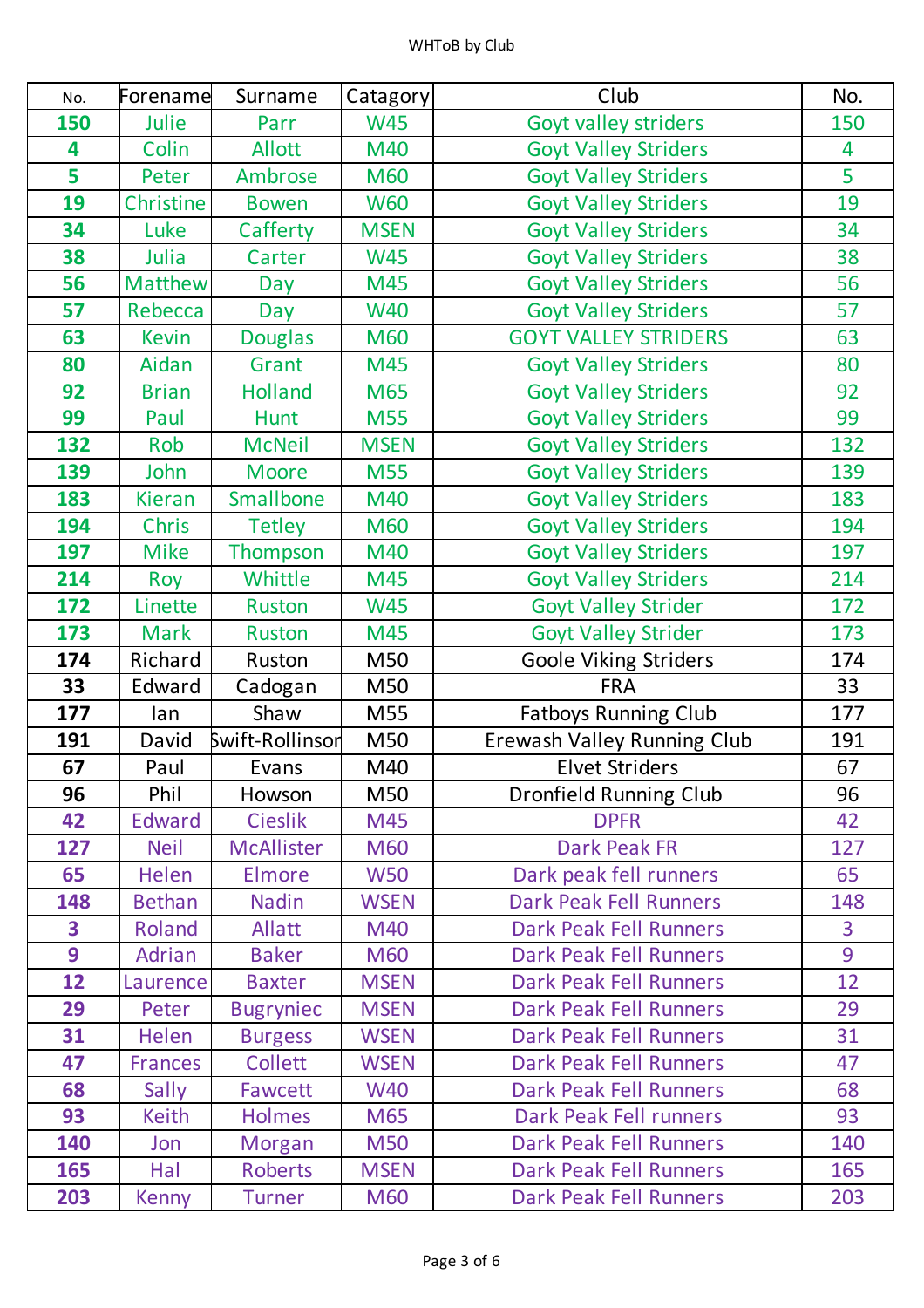| No.                     | Forename     | Surname           | Catagory    | Club                                | No.            |
|-------------------------|--------------|-------------------|-------------|-------------------------------------|----------------|
| 209                     | Jennifer     | Walker            | <b>W40</b>  | <b>Dark Peak Fell Runners</b>       | 209            |
| 217                     | Karl         | Wooffindin        | <b>MSEN</b> | <b>Dark Peak Fell Runners</b>       | 217            |
| 60                      | Jose         | <b>Dias</b>       | <b>M50</b>  | <b>Danum harriers</b>               | 60             |
| 107                     | Louise       | <b>Kelly</b>      | <b>WSEN</b> | <b>Danum Harriers</b>               | 107            |
| 190                     | <b>Neil</b>  | Swainston         | M45         | <b>Chorlton Runners</b>             | 190            |
| 75                      | Nathan       | French            | <b>MSEN</b> | <b>Cheshire Hash House Harriers</b> | 75             |
| 122                     | Louise       | <b>Mainwaring</b> | <b>WSEN</b> | <b>Cheshire Hash House Harriers</b> | 122            |
| 130                     | Libbi        | <b>McGibbon</b>   | <b>WSEN</b> | <b>Cheshire Hash House Harriers</b> | 130            |
| 49                      | John         | Cooke             | M65         | Cannock & Staffs AC                 | 49             |
| 79                      | Ruth         | <b>Gowers</b>     | <b>W40</b>  | <b>Buxton AC</b>                    | 79             |
| 124                     | Paul         | Markall           | <b>M55</b>  | <b>Buxton AC</b>                    | 124            |
| 170                     | <b>Tim</b>   | Rolfe             | M45         | <b>Buxton AC</b>                    | 170            |
| 201                     | Gemma        | <b>Tredwell</b>   | <b>W40</b>  | <b>Buxton AC</b>                    | 201            |
| 216                     | Mark         | Wilson            | M55         | <b>Belvoir Tri Club</b>             | 216            |
| 123                     | Anthony      | Marchant          | M45         | <b>Belper harriers</b>              | 123            |
| 15                      | <b>Mark</b>  | <b>Beighton</b>   | <b>M50</b>  | <b>Belper Harriers</b>              | 15             |
| 18                      | Wykeham      | <b>Bosworth</b>   | <b>MSEN</b> | <b>Belper Harriers</b>              | 18             |
| 45                      | Joanna       | Coates            | <b>WSEN</b> | <b>Belper Harriers</b>              | 45             |
| 143                     | <b>Jack</b>  | <b>Morris</b>     | <b>MSEN</b> | <b>Belper Harriers</b>              | 143            |
| 189                     | Jo           | <b>Sutton</b>     | <b>WSEN</b> | <b>Belper Harriers</b>              | 189            |
| 11                      | Robert       | <b>Ball</b>       | <b>MSEN</b> | <b>Ashbourne Running Club</b>       | 11             |
| 32                      | Malcolm      | <b>Busfield</b>   | <b>M50</b>  | Ashbourne RC                        | 32             |
| 141                     | <b>Keith</b> | <b>Morgan</b>     | <b>M55</b>  | <b>Ashbourne RC</b>                 | 141            |
| 151                     | <b>David</b> | <b>Patrick</b>    | <b>M55</b>  | <b>Ashbourne RC</b>                 | 151            |
| 175                     | Emily        | <b>Sanders</b>    | <b>W55</b>  | <b>Ashbourne RC</b>                 | 175            |
| 147                     | Caroline     | <b>Mynes</b>      | <b>W40</b>  | <b>7 Hills Harriers</b>             | 147            |
| 193                     | Kate         | <b>Testa</b>      | <b>W40</b>  | <b>7 Hills Harriers</b>             | 193            |
| 76                      | Laura        | Godden            | <b>W40</b>  | <b>7 Hills Harriers</b>             | 76             |
| 82                      | Wendy        | Groom             | <b>W45</b>  | <b>7 Hills Harriers</b>             | 82             |
| $\mathbf{1}$            | James        | Aird              | <b>MSEN</b> |                                     | $\mathbf{1}$   |
| $6\phantom{1}$          | Nigel        | Atkinson          | M55         |                                     | 6              |
| $\overline{\mathbf{z}}$ | Liz          | <b>Bailey</b>     | <b>WSEN</b> |                                     | $\overline{7}$ |
| 16                      | Clare        | <b>Bevan</b>      | <b>W60</b>  |                                     | 16             |
| 21                      | Jim          | earley-Ratclif    | <b>MSEN</b> |                                     | 21             |
| 23                      | Damien       | <b>Brockie</b>    | M45         |                                     | 23             |
| 25                      | Oliver       | <b>Brough</b>     | M45         |                                     | 25             |
| 30                      | Patrick      | <b>Burch</b>      | M40         |                                     | 30             |
| 37                      | Glynn        | Carter            | M55         |                                     | 37             |
| 39                      | Ben          | Cartwright        | M40         |                                     | 39             |
| 40                      | Ivan         | Causer            | M50         |                                     | 40             |
| 46                      | Wesley       | Cole              | <b>MSEN</b> |                                     | 46             |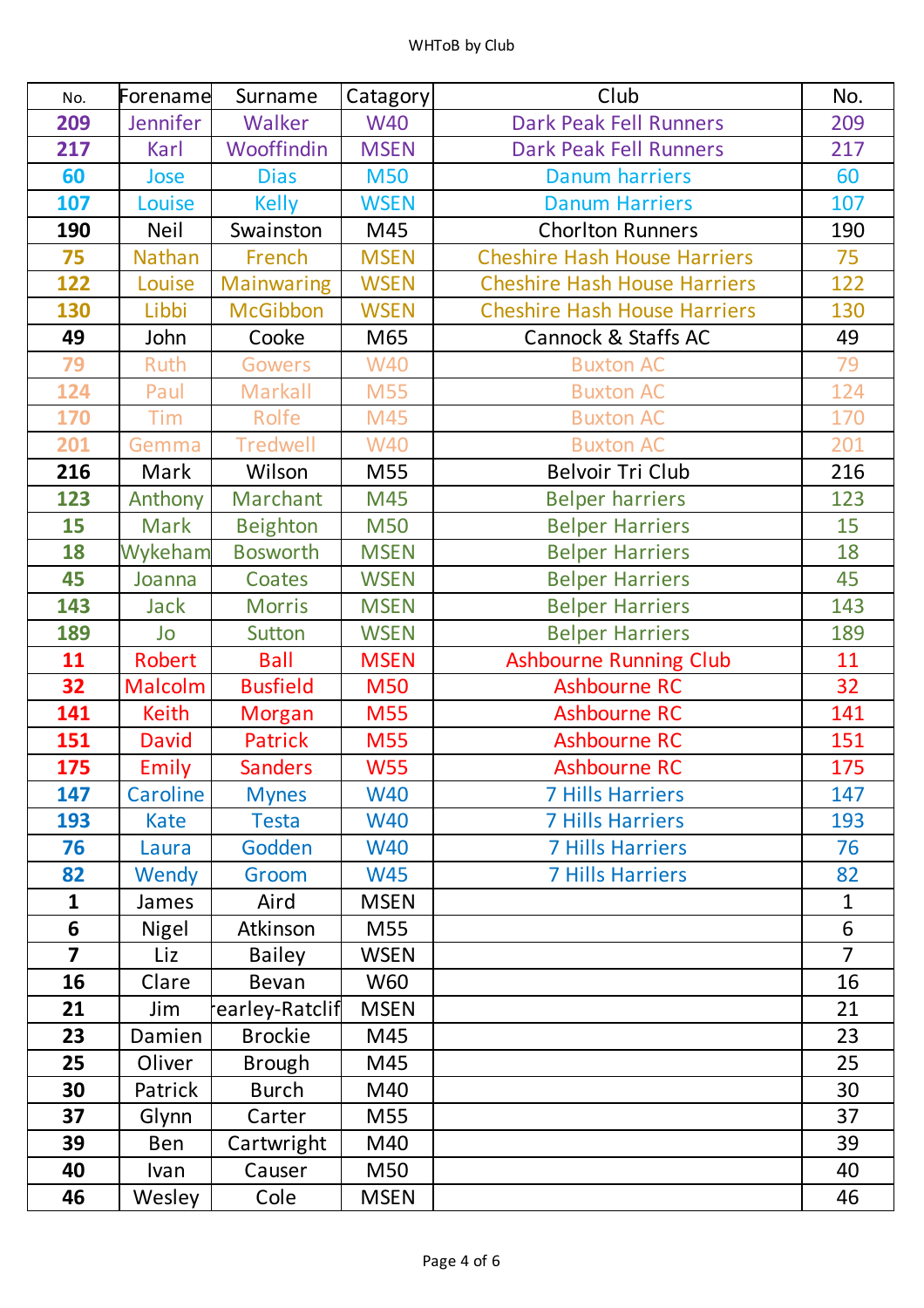| No. | Forename      | Surname           | Catagory    | Club | No. |
|-----|---------------|-------------------|-------------|------|-----|
| 48  | Claire        | Cologne           | W40         |      | 48  |
| 52  | <b>Nick</b>   | Cunningham        | M55         |      | 52  |
| 53  | Michal        | Cwiekala          | M45         |      | 53  |
| 58  | Pete          | Deacon            | M50         |      | 58  |
| 59  | <b>Ben</b>    | Denne             | M45         |      | 59  |
| 64  | Andrew        | Ebbens            | M40         |      | 64  |
| 70  | <b>Kurt</b>   | Fitch             | M50         |      | 70  |
| 73  | Alexander     | Forrester         | M40         |      | 73  |
| 74  | <b>Mick</b>   | Fowler            | M65         |      | 74  |
| 78  | John          | Gorman            | M65         |      | 78  |
| 81  | Laurence      | Graves            | M45         |      | 81  |
| 83  | Shaun         | Hall              | M40         |      | 83  |
| 84  | Jeden         | Hanshaw           | <b>MSEN</b> |      | 84  |
| 85  | Chris         | Harle             | M60         |      | 85  |
| 88  | <b>Bob</b>    | Haworth           | M60         |      | 88  |
| 89  | Nicola        | Hearn             | W40         |      | 89  |
| 100 | Carys         | Hutton            | <b>WSEN</b> |      | 100 |
| 102 | David         | James             | M40         |      | 102 |
| 104 | <b>Stuart</b> | Johnson           | M45         |      | 104 |
| 106 | Chris         | Jordan            | M45         |      | 106 |
| 109 | Rosie         | King-Smith        | <b>WSEN</b> |      | 109 |
| 110 | Nikhil        | Kotnis            | M40         |      | 110 |
| 115 | John          | Lee               | M40         |      | 115 |
| 119 | Richard       | Longlands         | M45         |      | 119 |
| 121 | Conor         | <b>Maguinness</b> | <b>MU23</b> |      | 121 |
| 125 | John          | Martindale        | M40         |      | 125 |
| 128 | Antony        | <b>McAteer</b>    | <b>MSEN</b> |      | 128 |
| 133 | Michael       | <b>Mills</b>      | M50         |      | 133 |
| 135 | Matthew       | Miskulin          | <b>MSEN</b> |      | 135 |
| 136 | Thierry       | Moes              | M40         |      | 136 |
| 137 | George        | Montagnon         | <b>MSEN</b> |      | 137 |
| 138 | Jodie         | Montagnon         | <b>WSEN</b> |      | 138 |
| 142 | Russell       | Morgan            | M45         |      | 142 |
| 144 | Tom           | Moseley           | M50         |      | 144 |
| 145 | Tom           | <b>Moss</b>       | <b>MSEN</b> |      | 145 |
| 146 | Damian        | Munday            | M45         |      | 146 |
| 157 | Giles         | Polito            | M50         |      | 157 |
| 160 | Ross          | Prodger           | M40         |      | 160 |
| 164 | Alan          | Renfree           | M60         |      | 164 |
| 167 | Callum        | Robinson          | <b>MSEN</b> |      | 167 |
| 168 | Darren        | Robinson          | M50         |      | 168 |